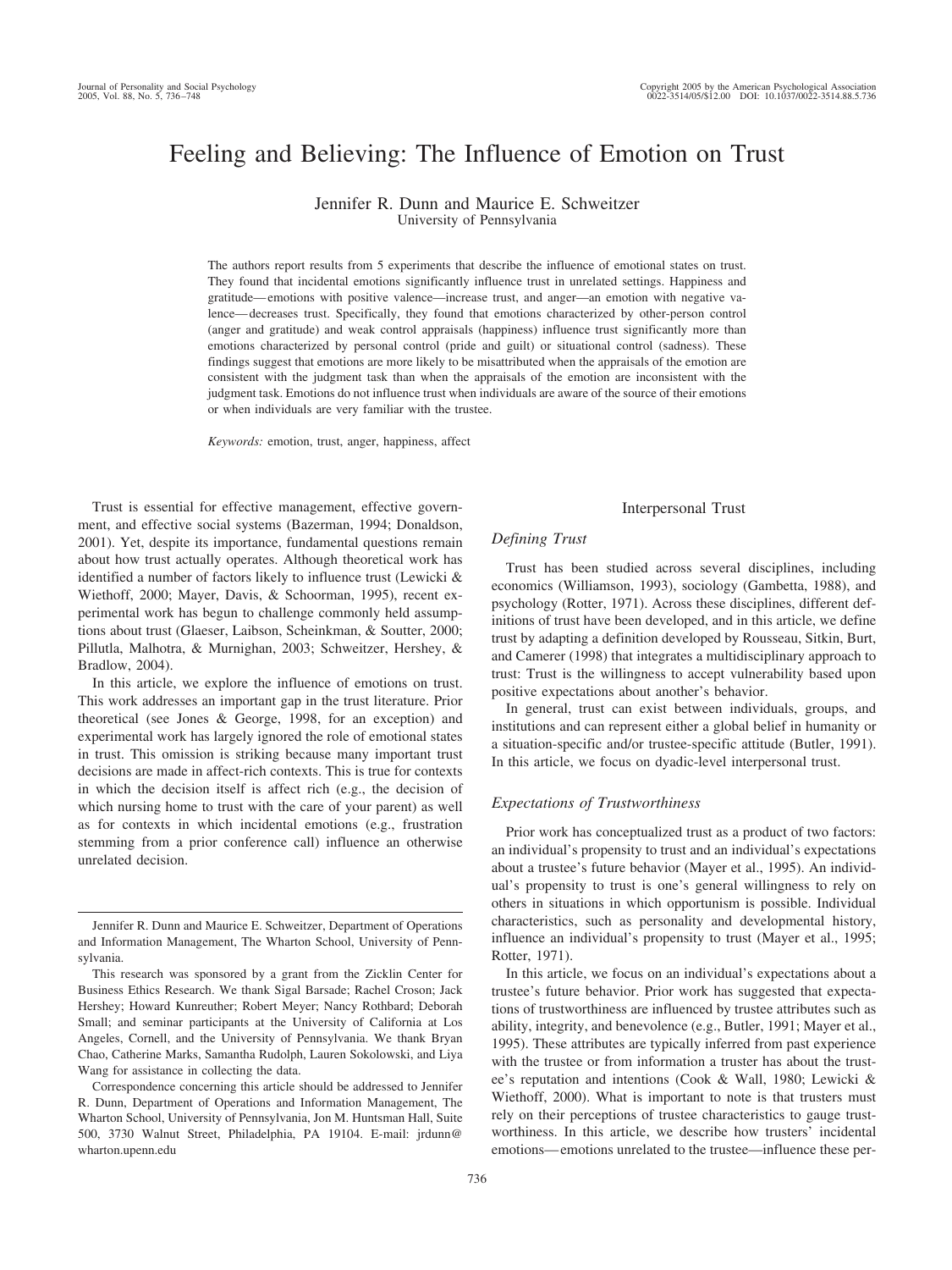ceptions of trustworthiness. This approach offers a conservative test of the influence emotions are likely to exert on trust in general.

## Affect–Cognition

Previous research has identified significant links between affective states (moods and emotions) and normatively unrelated judgments (see Forgas & George, 2001; Isen & Baron, 1991, for reviews). The specific relationship between affective states and judgment depends on a number of important factors, such as the nature of information processing (Forgas, 1995; Hirt, Levine, McDonald, Melton, & Martin, 1997) and the criteria used for an evaluation (Martin, Abend, Sedikides, & Green, 1997). Although prior research has primarily examined positive and negative moods, researchers have also found that specific emotional states influence unrelated judgments. This work has found that valence alone (i.e., positive–negative feelings) cannot explain the relationship between affective states and unrelated judgments (e.g., De-Steno, Petty, Wegener, & Rucker, 2000; Keltner, Ellsworth, & Edwards, 1993; Tiedens & Linton, 2001).

# *Mood Effects on Judgments: Affect as Information and Affect Infusion Models*

A number of mood models have been advanced. For example, Bower (1981) has suggested that moods influence judgment through biased retrieval of mood-congruent information from memory; Martin, Ward, Achee, and Wyer (1993) have suggested that the relationship between mood and judgment depends on an individual's interpretation of his or her own mood; and mood maintenance models have suggested that people engage in specific actions because they are motivated to maintain or repair a current mood state (e.g., Isen, Nygren, & Ashby, 1988; Manucia, Baumann, & Cialdini, 1984).

In this article, we develop our theoretical framework with respect to the affect-as-information model (Schwarz & Clore, 1988) and the affect infusion model (Forgas, 1995). These two mood models have received substantial empirical support (see Forgas, 2001; Schwarz & Clore, 2003). The affect-as-information model suggests that people often misattribute their mood to the judgment at hand. Specifically, Schwarz and Clore (1988) have argued that when people make evaluative judgments, they unconsciously ask themselves "how do I feel about (the judgment)?" In responding to this question, a person may use the valence of his or her unrelated feelings to inform the judgment. This misattribution process is more likely to occur when the original cause of the mood is not salient. For example, when Schwarz and Clore (1983) asked people to rate their life satisfaction, they found that people provided higher ratings of life satisfaction on sunny days than they did on rainy days. When the authors prompted people to attribute their mood to the weather before making their judgment, however, they found no significant difference in ratings between people who provided ratings on sunny and rainy days. Schwarz (1990) postulates that the affect-as-information heuristic is most likely to influence judgments that are complex or affective in nature (Schwarz, 1990). Notably, in many cases, trust judgments are both complex and affective in nature (Johnson-George & Swap, 1982; McAllister, 1995; Williams, 2001).

The affect infusion model identifies the type of cognitive processing required for a judgment task as a key moderator of the relationship between mood and judgment. According to this model, affect will not influence judgment when people engage in either direct access processing (in which they retrieve preformed judgments) or motivated thinking. Affect, however, may influence judgment when people use open-ended processing strategies, such as heuristic processing or substantive processing. When people engage in heuristic processing they are likely to make judgments consistent with the affect-as-information model. When people engage in substantive processing, their feelings are likely to influence the way in which they process information (e.g., the type of information people retrieve from memory and the type of new information to which people attend).

The affect infusion model suggests that different types of judgments will be differentially influenced by moods. In this work, we consider how different types of trust judgments might be differentially influenced by incidental emotions. One factor likely to moderate the relationship between emotions and trust is the familiarity of the trustee. When the truster has little history with the trustee (e.g., an acquaintance), he or she will use heuristic information processing to form a trust judgment; as a result, trust judgments of unfamiliar trustees are frequently influenced by the affect-as-information heuristic. When the trustee is well known to the truster, trust judgments are likely to involve either direct access or substantive information processing. A truster may automatically associate a close friend with high levels of trust without thinking of specific evidence that supports or refutes the judgment (direct access processing). In this case, incidental emotions are likely to exert little influence on trust judgments. There may also be cases in which trust judgments are formed for familiar people who have acted inconsistently in the past. In such cases, the truster will engage in substantive processing and incidental emotions may influence the information recalled and attended to in forming the judgment. In this article, we examine the influence of emotion on trust judgments of unfamiliar acquaintances and highly familiar friends. We expect incidental emotions to influence trust judgments of acquaintances more than trust judgments of close friends.

## *Emotions and Judgments*

Most of the affect– cognition literature has explored how moods (positive or negative feelings) influence subsequent judgments. Relatively little research has considered how specific emotions (e.g., guilt) influence subsequent judgments. Unlike moods, emotional states are typically shorter in duration, more intense, and characterized by a number of different cognitive appraisals (Schwarz, 1990; Smith & Ellsworth, 1985). A cognitive appraisal is an assessment that a person makes regarding the current situation he or she faces. For example, an individual assesses the appraisal of valence by determining whether the current situation is positive or negative.

Emotions are more complex than moods (Smith & Ellsworth, 1985). Emotions can be characterized not only by the primary appraisal of valence but also by a number of secondary appraisals, including perceptions of certainty (e.g., how certain am I about the situation?), required attention and effort (e.g., how much attention do I need to devote to this situation?), and control over the outcome (e.g., to what extent am I, another person, or exogenous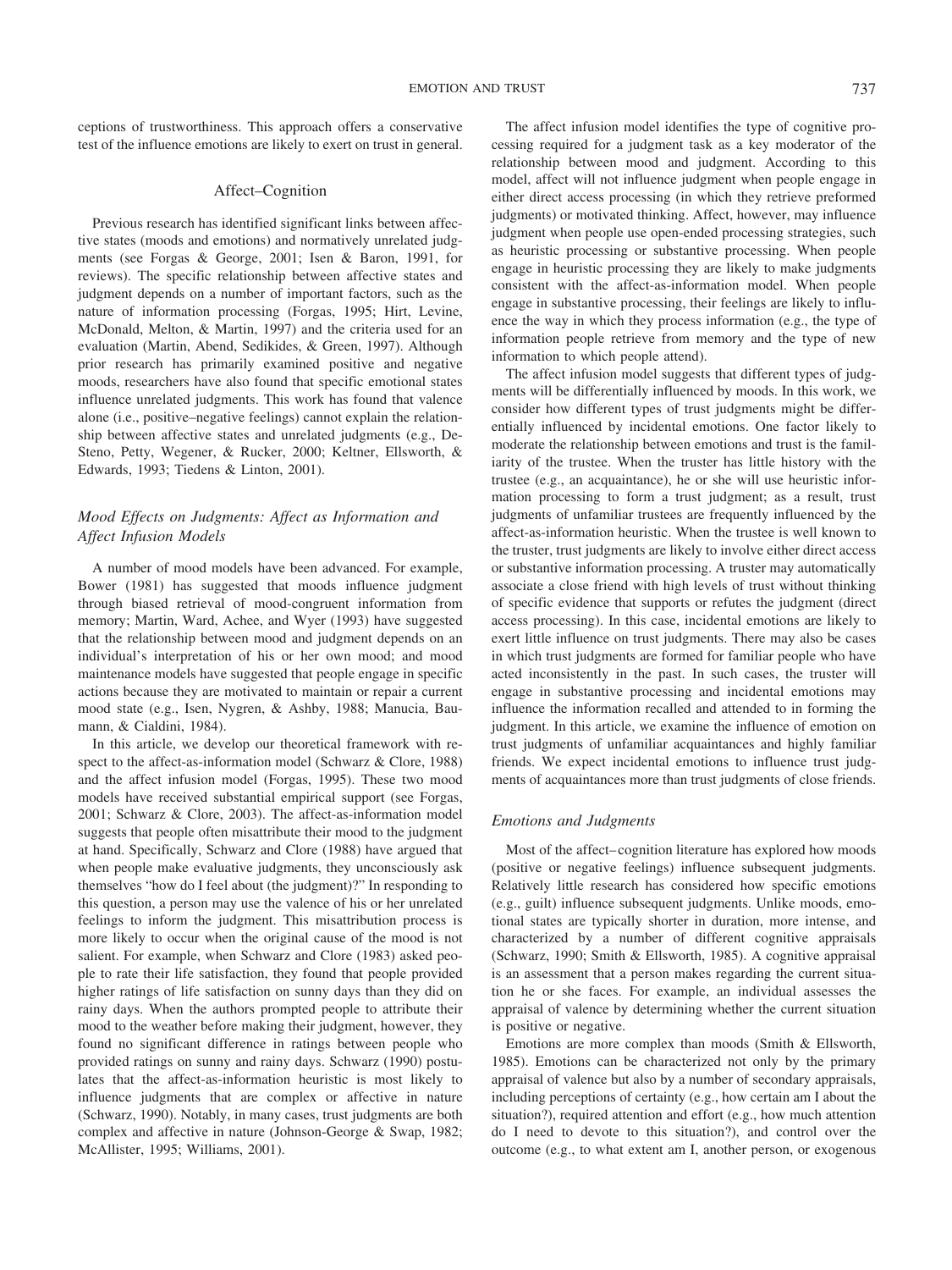factors responsible for this situation?). Although all of these secondary appraisals are important for understanding emotions, prior work has identified the secondary appraisal of control as particularly important in distinguishing emotional states (Ellsworth & Smith, 1988; Frijda, 1993; Izard, 1992; Lazarus, 1991; Smith & Ellsworth, 1985; Weiner, 1993). In this work, we consider distinctions among emotions according to the secondary appraisal of control. For example, the emotions of anger, sadness, and guilt are all negative in valence, but they differ with respect to the appraisal of control. Anger is characterized by high other-person control, sadness by high situational control, and guilt by high personal control. That is, when assessing a negative situation, people typically feel angry if they perceive another person to be responsible, sad if they perceive nonhuman factors (e.g., illness or natural disaster) to be responsible, and guilty if they perceive themselves to be responsible.

Prior work has found that emotions with the same valence, but different control appraisals, have different effects on judgment (Bodenhausen, Sheppard, & Kramer, 1994; DeSteno et al., 2000; Keltner, Ellsworth & Edwards, 1993; Lerner & Keltner, 2000, 2001). For example, Lerner and Keltner (2001) found that fear and anger, two emotions with negative valence, had significantly different effects on risk assessments. They found that people feeling angry had more optimistic risk assessments than did people feeling fear and that different appraisals of control mediated this relationship.

Some scholars have postulated that moods are more likely to influence judgments than are emotions (Forgas & George, 2001; Schwarz, 1990). These scholars have argued that emotions are more likely to be properly attributed to their original cause than are moods. Other work, however, has demonstrated that emotions that have a known, but not salient, cause exert significant influence over unrelated judgments. For example, Gasper and Clore (1998) found that state anxiety from a known cause (upcoming final exams) influenced judgment when the cause of the anxiety was not salient but did not influence judgment when the cause of the anxiety was highlighted. In many cases, individuals may correctly attribute their emotional state initially, but misattribute it later, when the cause of their emotional feelings is less proximal. For example, a manager may become angry during a difficult meeting with a client. On leaving the meeting, the manager may still feel angry, but the cause of the anger may no longer be salient. In this example, the manager may misattribute his or her feelings when judging a subordinate in an unrelated context.

## Overview of Present Research

In this work, we explored the influence of discrete emotions on unrelated trust judgments. We focused on dyadic-level trust judgments—judgments that reflect feelings and beliefs about another person—and we considered both the valence and the control appraisals of several different emotions: anger, happiness, sadness, gratitude, pride, and guilt.

Consistent with the affect-as-information model, we expected misattributed emotions to influence trust in the direction of the emotion's valence. In particular, we expected gratitude and happiness to increase trust and we expected anger to decrease trust. We also expected the salience of the emotion to moderate this relationship. By making the cause of emotion salient, we expected individuals to attribute their emotional state correctly and not to be influenced by their emotional state.

We also expected the type of information processing required for the trust judgment to moderate the relationship between incidental emotions and trust. Consistent with Forgas's affect infusion model, we expected familiarity with a trustee to moderate the influence of emotional states on trust. When people judge trust in acquaintances, we expect them to use a heuristic informationprocessing strategy and to be influenced by the valence of their emotional state. When they judge familiar trustees, however, we expect them to use a direct access processing strategy and not to be influenced by the valence of their emotional state.

Trust judgments are made about another person, and in this work, we considered the role of control appraisals in moderating the influence of the valence of an emotion on unrelated trust judgments. Emotions are multidimensional constructs, and we expected the secondary appraisals to convey information and to influence the extent to which emotions are misattributed. Schwarz and Clore (1988) have postulated that when people make complex, affective judgments they ask themselves, "How do I feel about (the judgment)?"

In their experiments, Schwarz and Clore (1988) considered moods, characterized by valence, and they suggest that the mood's valence (positive or negative) influences the response (e.g., "I feel good"). When experiencing an emotion, the answer to the question "How do I feel about (the judgment)?" may be more complicated. In particular, when individuals answer this question, their response may be influenced by both the valence and the secondary appraisals of the emotion. For example, when judging a subordinate, a manager's incidental anger (e.g., anger with a client in an unrelated setting) may prompt him or her to develop a response characterized by both the valence and the other-control appraisal of the emotion (e.g., "I have bad feelings about somebody other than myself"). If the source of the emotion (the client) is not salient, the manager may consider this negative other-person feeling to be informative in judging the subordinate. Conversely, a manager who feels guilty about something he or she has done may answer the same question with "I have bad feelings about *myself*" and consider those feelings to be less relevant for an other-person judgment. That is, we expected individuals to be more likely to misattribute the valence of an emotion to an unrelated judgment when the dominant secondary appraisal of the emotion is consistent with the judgment task. In our case, we expected incidental emotions with other-person control appraisals (e.g., anger and gratitude) to be more frequently misattributed for judgments about other people than are emotions with personal or situational control appraisals (e.g., guilt and sadness, respectively).

Our predictions contrast those of a valence-centric model, which would predict that all negative-valence emotions would decrease trust and that all positive-valence emotions would increase trust. We also expected emotions without strong control appraisals (e.g., happiness) to be misattributed because these emotions lack constraining secondary appraisals of control (e.g., happy feelings may be caused by oneself, another person, or a situation).

We conducted five studies to explore the relationship between incidental emotions and trust. In each study, we induced incidental emotions and subsequently measured trust in a specific trustee. In the first study, we considered happiness, sadness, and anger—three common emotions that vary in cognitive appraisals of control. In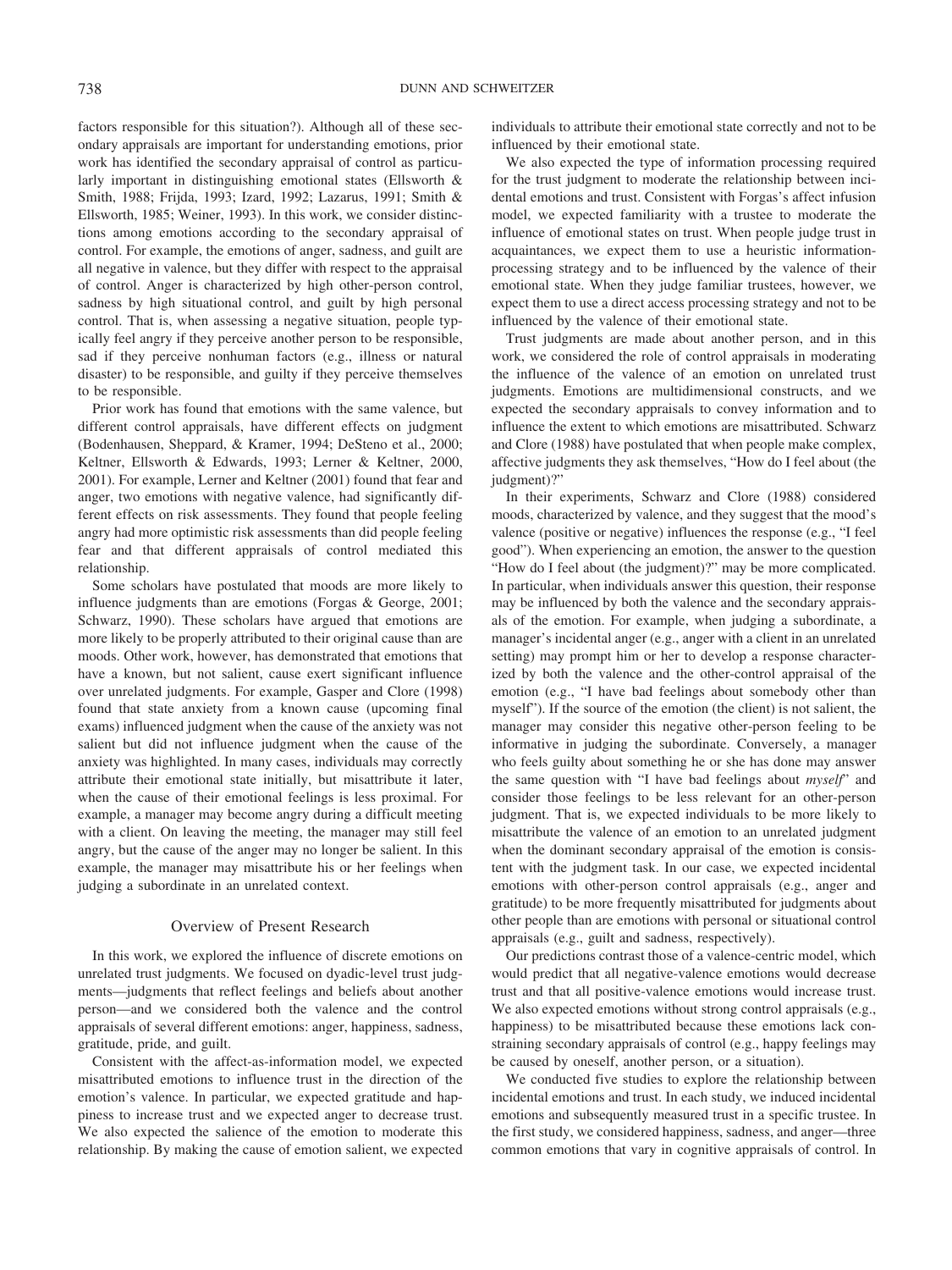the second study, we ruled out priming as an explanation for our results. In our third study, we considered four emotions that vary along valence (positive–negative) and control (personal– other) appraisals and tested whether appraisals of control mediate the relationship between emotion and trust. In the fourth study, we tested whether highlighting the emotion's cause eliminates the influence of the emotion. Finally, in the fifth study, we examined the moderating role of familiarity in influencing emotion. In this study, we compared gratitude and anger with a neutral condition for trustees who were either familiar or unfamiliar.

## Study 1

In this study, we consider the influence of happiness, sadness, and anger on trust in an unfamiliar coworker. These three emotions have different valences, different appraisals of control, and often are used to study the effects of positive and negative moods (e.g., Forgas, 1998; Park & Banaji, 2000). Happiness is an emotion with positive valence, and both sadness and anger are emotions with negative valence. According to Smith and Ellsworth's (1985) analysis, happiness lacks strong appraisals of control, sadness has a strong appraisal of situational control, and anger has a strong appraisal of other-person control.

We expected incidental happiness to increase trust because happiness is a positive valence emotion with a weak appraisal of control. In particular, because happiness has a weak appraisal of control, we expected the positive valence of happiness to be misattributed to targets. In contrast, we expected incidental sadness to have little influence on trust because sadness is an emotion with a strong appraisal of situational control. As a result, we did not expect the negative valence of sadness to be misattributed to judgments of another person. We expected anger to reduce trust because anger is a negative valence emotion with a strong appraisal of other-person control. Because of the strong appraisal of other-person control, we expected the negative valence of anger to be frequently misattributed to judgments about other people.

## *Method*

*Participants.* We recruited participants from a large Northeastern train station to complete one of six versions of a survey in exchange for a candy bar. A total of 120 participants, evenly divided across the six conditions, completed the survey. An additional 24 participants started the survey, but were unable to complete it (e.g., they ran out of time and had to catch a train). The respondents' average age was  $36.4$  years  $(SD = 17.2)$ , and respondents were evenly split between genders (51% male). Most respondents were single (57%), most were employed (79%), and almost two thirds (64%) had completed at least a 4-year college degree.

*Design.* Participants were randomly assigned to one of six versions of the survey from a  $2 \times 3$  design. We used three different emotion conditions (anger, happiness, sadness) and two order conditions. We manipulated whether participants selected a trustee (a) before beginning the emotion induction exercise or (b) after completing the emotion induction exercise. This manipulation enabled us to disentangle the influence emotion might have on the selection of a trustee from the influence emotion had on trust.

*Materials.* Each survey contained two sections that included an emotion induction exercise and a trust inventory. The cover page indicated that the survey included two separate and unrelated studies. The format and font of the two studies also differed to enhance the appearance of independence of the two studies. On the final page of the survey, we collected demographic data regarding age, gender, work experience, and education.

*Procedure.* In the emotion induction, participants completed a directed-writing task designed to manipulate emotion. This elicitation procedure was developed by Strack, Schwarz, and Gschneidinger (1985) and validated in several studies (see Keltner et al., 1993; Lerner & Keltner, 2001; Tiedens & Linton, 2001). Our design included three betweensubjects emotion conditions designed to elicit anger, happiness, or sadness. The emotion induction exercise asked participants to first "briefly describe three to five things that make you most [angry/sad/happy]." The following page asked participants to "describe in detail the one situation that has made you the most [angry/sad/happy] you have been in your life, and describe it such that a person reading the description would become [angry/sad/happy] just from hearing about the situation." We used this exercise to induce incidental emotions. These emotions were state emotions unrelated to the subsequent trust judgment task.

For the order manipulation, participants in the before condition started the survey by listing the names of three coworkers (or acquaintances if they did not have coworkers) on the cover page of the survey. Next, these participants completed the emotion induction; they were then told to consider the person whom they listed second (of the three people) as the trustee. Participants in the after condition started the survey by completing the emotion induction. Next, these participants named a coworker (or acquaintance) and were then told to consider that person as the trustee.

Participants' trust was measured by a trust inventory they completed for the named trustee. The trust inventory measured expectations of trustworthiness and intentions to trust another person. The attitudinal trust measures we used were adapted from Johnson-George and Swap's (1982) Specific Interpersonal Trust Scale. In this scale, participants evaluated the trustworthiness of a specific trustee. This person was the coworker or acquaintance that participants identified in a prior section of the survey. The trust inventory we used included 10 items, each with a 7-point scale (ratings range from 1 [*not at all likely*] to 7 [*very likely*]). These items included questions such as what is the likelihood that a particular coworker would follow through on a promise to copy a presentation and repay a \$40 loan. Other items in the scale measured intentions to trust the trustee. For example, respondents rated the likelihood that they would give the target an important letter to mail. The trust inventory questions were closely related,  $\alpha = .86$ , and we use a composite measure (an average) of the 10 questions for our primary analysis. We listed the items we used in the Appendix.

*Emotion manipulation check.* We did not include an emotion manipulation check in the main study because we were concerned that the manipulation check would reduce the effects of our emotion induction (Keltner, Locke, & Audrain, 1993) and arouse suspicion about the experiment's purpose. Instead, we ran a manipulation check on a separate sample of participants from the same train station. We recruited 34 individuals to complete one of three versions of the study (anger, happiness, or sadness induction) in exchange for a candy bar. The pilot study included the same emotion induction writing task we used in the main study. Instead of completing the trust measure, however, participants completed an emotion manipulation check after the induction (similar procedures were used by Lerner & Keltner, 2001, and Williams & Voon, 1999). In the manipulation check, we asked participants to rate the degree to which they were currently experiencing each of 12 different emotions along a 9-point scale (ratings range from 0 [*not at all*] to 8 [*more strongly than ever*]). The list of emotions included three items to represent anger (angry, mad, irritated), three items to represent happiness (joyful, happy, elated), and three items to represent sadness (gloomy, sad, upset). The scale reliabilities (alpha) for anger, happiness, and sadness were .78, .87, and .79, respectively. We found that anger was higher in the angry condition  $(M = 4.69, SD = 1.79)$ than in the happy condition ( $M = 0.92$ ,  $SD = 0.46$ ,  $t(21) = 7.10$ ,  $p < .001$ ) and the sad condition ( $M = 2.21$ ,  $SD = 0.81$ ,  $t(20) = 4.20$ ,  $p < .01$ ); happiness was higher in the happy condition ( $M = 5.06$ ,  $SD = 1.97$ ) than in the sad condition ( $M = 2.30$ ,  $SD = 1.18$ ,  $t(21) = 4.00$ ,  $p < .01$ ) and the angry condition ( $M = 2.82$ ,  $SD = 2.01$ ,  $t(21) = 2.69$ ,  $p < .05$ ); and sadness was higher in the sad condition ( $M = 5.03$ ,  $SD = 1.47$ ) than in the angry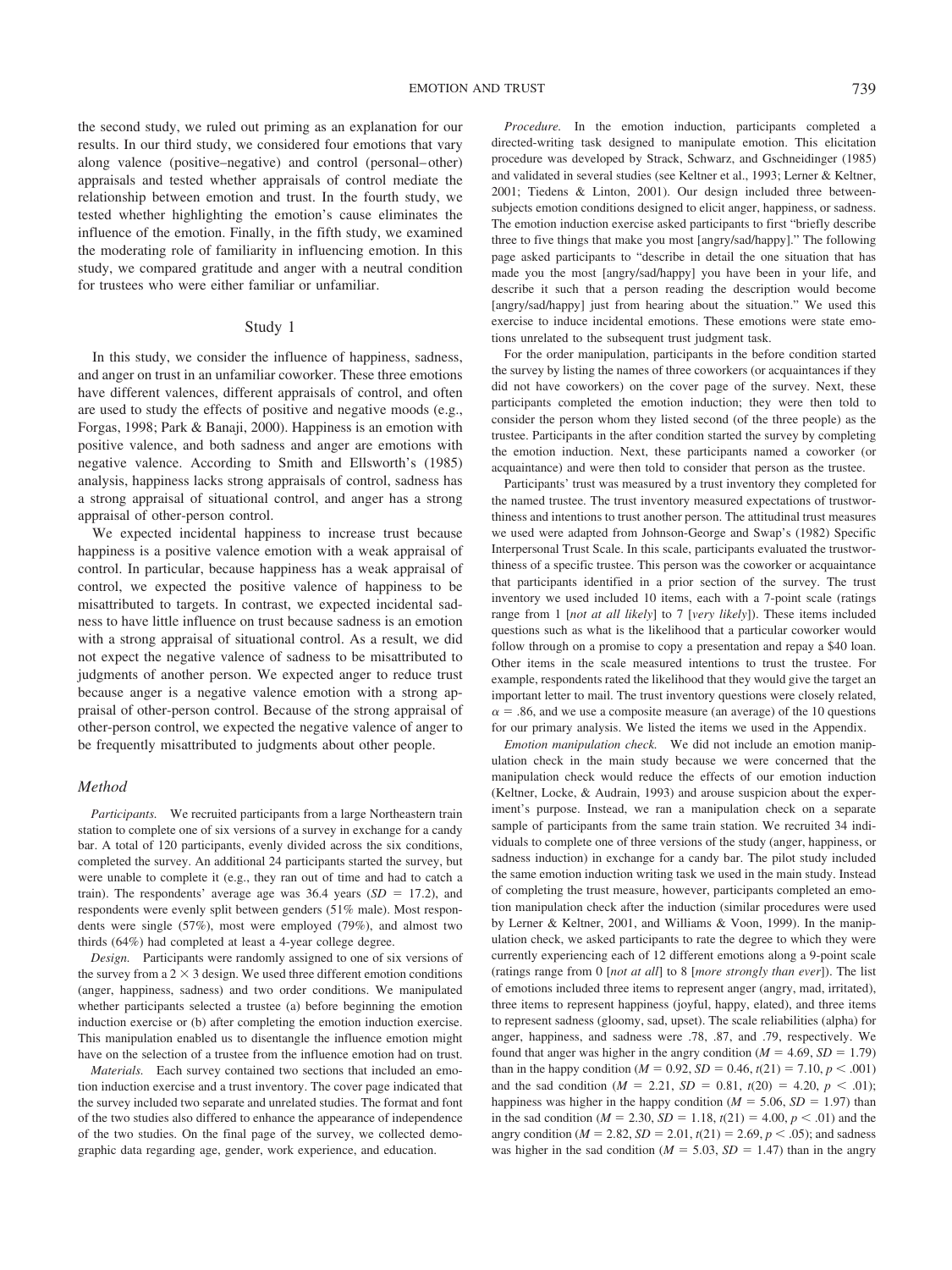condition ( $M = 2.36$ ,  $SD = 0.62$ ,  $t(20) = 5.54$ ,  $p < .001$ ) and the happy condition ( $M = 0.81$ ,  $SD = 0.26$ ,  $t(21) = 9.80$ ,  $p < .001$ ). Overall, we found that the writing task successfully manipulated participants' emotional states.

## *Results*

We examined the potential influence of demographic variables on our composite trust measure and found no significant effects for age, gender, education, or work experience. In addition, we did not find any significant interactions between emotion condition and any demographic variables. For our subsequent analysis, we combined data across demographic groups.

In general, participants wrote long and detailed accounts of emotional events in the induction. Representative topics included the birth of a child (happiness), the untimely death of a loved one (sadness), and destructive behavior by a neighbor (anger). Most of the accounts were outside of a work setting (92%) and none of the accounts clearly involved the trustee that the participant subsequently evaluated.<sup>1</sup>

We conducted an analysis of variance (ANOVA) modeling trust as a function of the emotion condition, the order condition, and an interaction between the two. Supporting our thesis, we found a significant effect of emotion condition on trust,  $F(2, 114) = 40.8$ ,  $p \leq .001$ . We found no significant effect for order,  $F(1, 114) =$ 1.73, *ns*, and no significant effect for the interaction between emotion condition and order,  $F(2, 114) = 0.974$ , *ns.* These latter, nonsignificant results suggest that trust in a particular trustee was not influenced by whether the trustee selection was made before or after the emotion induction.

In paired comparisons, we found that trust levels were significantly different across each of the three emotion conditions. Participants in the happy condition were significantly more trusting than were participants in the angry condition,  $5.78$  (*SD* = 0.83) versus 4.05 (*SD* = 0.93),  $t(78) = 8.97$ ,  $p < .001$ , and significantly more trusting than participants in the sad condition  $(M = 5.06,$  $SD = 0.82$ ,  $t(78) = 3.73$ ,  $p < .01$ ). Further, participants in the sad condition were significantly more trusting than were participants in the angry condition,  $t(78) = 5.23$ ,  $p < .001$ .

## *Discussion*

Results from this study demonstrate that incidental emotional states significantly influence trust. Happy participants were significantly more trusting than were sad participants; sad participants were significantly more trusting than were angry participants.

Importantly, we found a significant difference in the effect of emotions on trust for two negative valence emotions. Participants in the angry condition were significantly less trusting than were participants in the sad condition. These results suggest that control appraisals may moderate the influence of emotion valence on trust.

## Study 2

In the second study, we compared the effects of our emotion induction with a priming manipulation. In this study, we recruited a nonoverlapping set of 64 participants from the same train station as Study 1 to complete one of four versions of a survey in exchange for a candy bar. The four versions result from a 2 (emotion)  $\times$  2 (manipulation) design. The two emotion conditions

were anger and gratitude, emotions with high other-person control appraisals. The manipulation conditions varied whether the respondent completed the emotion induction (the writing task we used in Study 1) or a priming task. In the priming task, we asked participants to think of a time that they had felt an emotion (either very angry at someone or very grateful toward someone). Instead of describing the event, we simply asked whether the event had immediately come to mind for them. That is, the priming task cued memories of similar events as the emotion induction, but it did not require an elaboration of the event that would induce an emotional state. After the manipulation, participants completed the same trust inventory that we used in Study 1. As in Study 1, we presented the emotion manipulation and the trust rating task as separate studies. After participants had completed the survey, we asked them what they thought the purpose of the two studies was.

Results from the second study identified a significant effect for the emotion manipulation but not for the priming manipulation. In a two-way ANOVA, we found a significant interaction between the emotion and manipulation conditions,  $F(1, 57) = 6.13$ ,  $p <$ .05. The difference between anger and gratitude was significant in the emotion induction conditions,  $t(28) = 2.73$ ,  $p < .05$ , but not in the priming conditions,  $t(29) = 0.15$ , *ns*. We depict these results in Figure 1. These results suggest that changes in emotional states, rather than mere priming or demand effects, influenced trust judgments. In addition, none of the participants in this study thought the two sections of the study, the manipulation and the trust inventory, were related.

## Study 3

In Study 3, we extended our investigation of the relationship between emotion and trust. In this study, we considered four emotions that differ along both valence and control dimensions (Smith & Ellsworth, 1985): anger (negative valence, othercontrol), guilt (negative valence, personal control), gratitude (positive valence, other-control), and pride (positive valence, personal control). This approach enabled us to test the moderating role of other-person control more directly than we did in Study 1. In addition, we measured both valence and control appraisals for these four emotion conditions.

#### *Method*

*Participants.* We recruited participants from a large Northeastern train station to complete one of eight versions of a survey. A total of 161 participants completed the survey. Participants were roughly evenly distributed across the conditions. (The number of participants in each condition ranged from 19 to 22.) An additional 9 respondents started the survey but were unable to complete it. The demographic background of partici-

<sup>&</sup>lt;sup>1</sup> For studies 1, 3, and 5, two research assistants, blind to our hypotheses, coded the essays in the emotion induction for occurrence at a work setting and trustee involvement. There was high interrater agreement for both measures; for work setting,  $\kappa s = .75, .73,$  and .79 for Studies 1, 3 and 5, respectively. For trustee involvement,  $\kappa s = .81, .83,$  and .80 for Studies 1, 3, and 5. Disagreements were resolved through discussion with the authors. For a small percentage of essays, the raters could not determine whether the setting was at work (5%) or whether the trustee was involved (4%). Excluding all of these cases did not impact our results.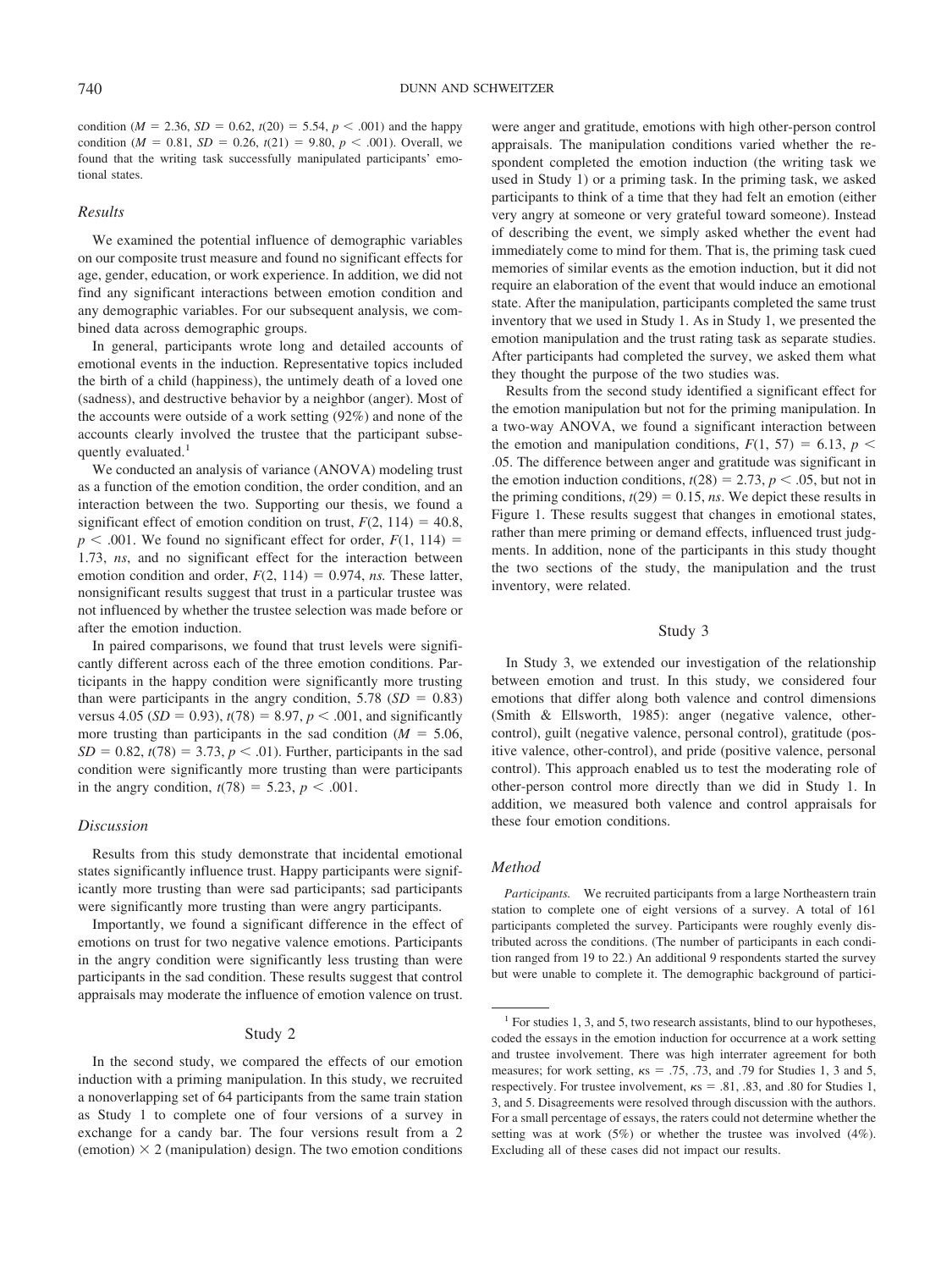

*Figure 1.* Emotional states versus priming effects on trust, Study 2. Trust scale ratings range from 1 (*least trusting*) to 7 (*most trusting*).

pants in this study was similar to that in Study 1. On average participants were 35.1 ( $SD = 16.2$ ) years old, and 46% were male.

*Design.* We used a  $4 \times 2$  design that included four emotion conditions (anger, guilt, gratitude, and pride) and two order conditions (as in Study 1, we balanced whether participants identified the trustee before or after the emotion induction).

*Materials.* Each survey included a directed-writing task for the emotion induction, the identification of a coworker or an acquaintance (counterbalanced before and after the emotion induction), and a trust inventory (that refers to the acquaintance they identified earlier in the survey).

*Procedure.* The emotion induction involved the same directed-writing task we used in Study 2. The trust inventory was identical to the one in Studies 1 and 2, and again, we found high scale reliability ( $\alpha = .85$ ).

At the end of the survey, we measured valence and control appraisals for the emotion-eliciting event. After participants completed both the emotion induction and the trust inventory for the trustee, we asked them to answer six questions about the situation they described in detail in the writing task. Two of the six questions were designed to assess valence (pleasantness and unpleasantness of the event), and the remaining four questions were designed to assess appraisals of control. For example, we asked participants "To what extent did you feel someone other than yourself could influence what was happening in the situation?" (ratings range from 1 [*not at all*] to 7 [*completely*]). We collected demographic information after the appraisal measures. Of the 161 participants, 157 completed this section of the survey.

*Emotion manipulation check.* As in Study 1, we conducted a pilot study to assess the effectiveness of our emotion induction. In the pilot study, we recruited 44 individuals from the train station (who did not participate in the main study) to complete one of four versions of a manipulation check in exchange for a candy bar. The format of this pilot study was very similar to the pilot study we conducted in Study 1; in this study, however, we included a different set of emotions: anger, gratitude,

Table 1 *Emotion Manipulation Check, Study 3*

pride, and guilt. The list of emotions included three items to represent anger (angry, mad, irritated;  $\alpha = .89$ ), two items to represent pride (proud, self-fulfilled;  $\alpha = .81$ ), three items to represent guilt (guilty, remorseful, sorry;  $\alpha$  = .83), and three items to represent gratitude (appreciative, grateful, thankful;  $\alpha = .85$ ). We report results from this manipulation check in Table 1. We found that the emotion induction task significantly influenced the target emotion in each of the four emotion conditions.

*Appraisal measures.* We examined responses to our appraisal questions to test the consistency between our emotion inductions and Smith and Ellsworth's (1985) characterization of anger (negative valence, otherperson control), guilt (negative valence, personal control), pride (positive valence, personal control), and gratitude (positive valence, other-person control). We reverse scored the negative questions and examined answers to the valence and control appraisals separately. For each scale, high scores represent positive valence or high other-person control and low scores represent negative valence or high personal control. The scale reliabilities for the two valence items ( $\alpha = .91$ ) and the four control items ( $\alpha = .78$ ) were high.

In ANOVA tests, we found that the valence,  $F(3, 153) = 34.1, p < .001$ , and control,  $F(3, 153) = 24.4, p < .001$ , ratings were significantly different across emotions consistent with Smith and Ellsworth's (1985) conceptualization: Anger and gratitude had high other-person control (whereas pride and guilt had high personal control), and pride and gratitude had positive valence (whereas anger and guilt had negative valence). We report mean ratings of valence and other-person control for each emotion in Table 2.

## *Results*

We found no significant effects for demographic variables or order. As a result, we collapsed our data across demographic and order groups, and we report analysis for the four emotion conditions.

We conducted an ANOVA using trust as the dependent variable and emotion condition as the independent variable. Consistent with our findings in Study 1, incidental emotions influenced trust. We found significant differences in trust across the four emotion conditions,  $F(3, 157) = 12.53$ ,  $p < .001$ . We hypothesized that gratitude and anger (other-person control emotions) would influence trust more than would pride and guilt (personal control emotions). Our results support these hypotheses. In paired comparisons, we found significant differences in trust ratings between participants in the gratitude and anger conditions,  $M = 5.74$  (*SD* = 0.79) and  $M = 4.47$  (*SD* = 1.28), respectively,  $t(81) = 6.12$ ,  $p <$ .001. In contrast, we found no significant differences between ratings in the pride and guilt conditions ( $M = 5.12$ ,  $SD = 0.87$ , and

|                                                                                    |                                                                      | Self-reported emotion        |                                                                                    |                              |                                                                      |                              |                                                                     |                              |  |
|------------------------------------------------------------------------------------|----------------------------------------------------------------------|------------------------------|------------------------------------------------------------------------------------|------------------------------|----------------------------------------------------------------------|------------------------------|---------------------------------------------------------------------|------------------------------|--|
|                                                                                    | Angry                                                                |                              | Guilty                                                                             |                              | Proud                                                                |                              | Grateful                                                            |                              |  |
| Emotion condition                                                                  | M                                                                    | SD                           | M                                                                                  | SD                           | M                                                                    | SD                           | M                                                                   | SD                           |  |
| Anger $(n = 11)$<br>Guilt $(n = 10)$<br>Pride $(n = 11)$<br>Gratitude ( $n = 10$ ) | 4.98.<br>2.20 <sub>b</sub><br>1.50 <sub>b</sub><br>2.28 <sub>b</sub> | 1.45<br>1.64<br>1.21<br>1.69 | 2.15 <sub>b</sub><br>$4.70$ <sub>2</sub><br>1.09 <sub>b</sub><br>3.15 <sub>b</sub> | 2.13<br>1.73<br>2.03<br>1.58 | 3.15 <sub>b</sub><br>3.20 <sub>b</sub><br>5.68.<br>3.85 <sub>b</sub> | 2.00<br>1.60<br>0.89<br>1.23 | 2.80 <sub>b</sub><br>3.05 <sub>b</sub><br>3.91 <sub>b</sub><br>6.40 | 1.85<br>1.68<br>1.19<br>1.84 |  |

*Note.* Higher numbers indicate stronger emotion. Subscripts should be interpreted only within rows. Planned contrasts identify significantly higher scores for the expected emotions (indicated by subscript a) than the other emotions (indicated by subscript b) at  $p < .05$ .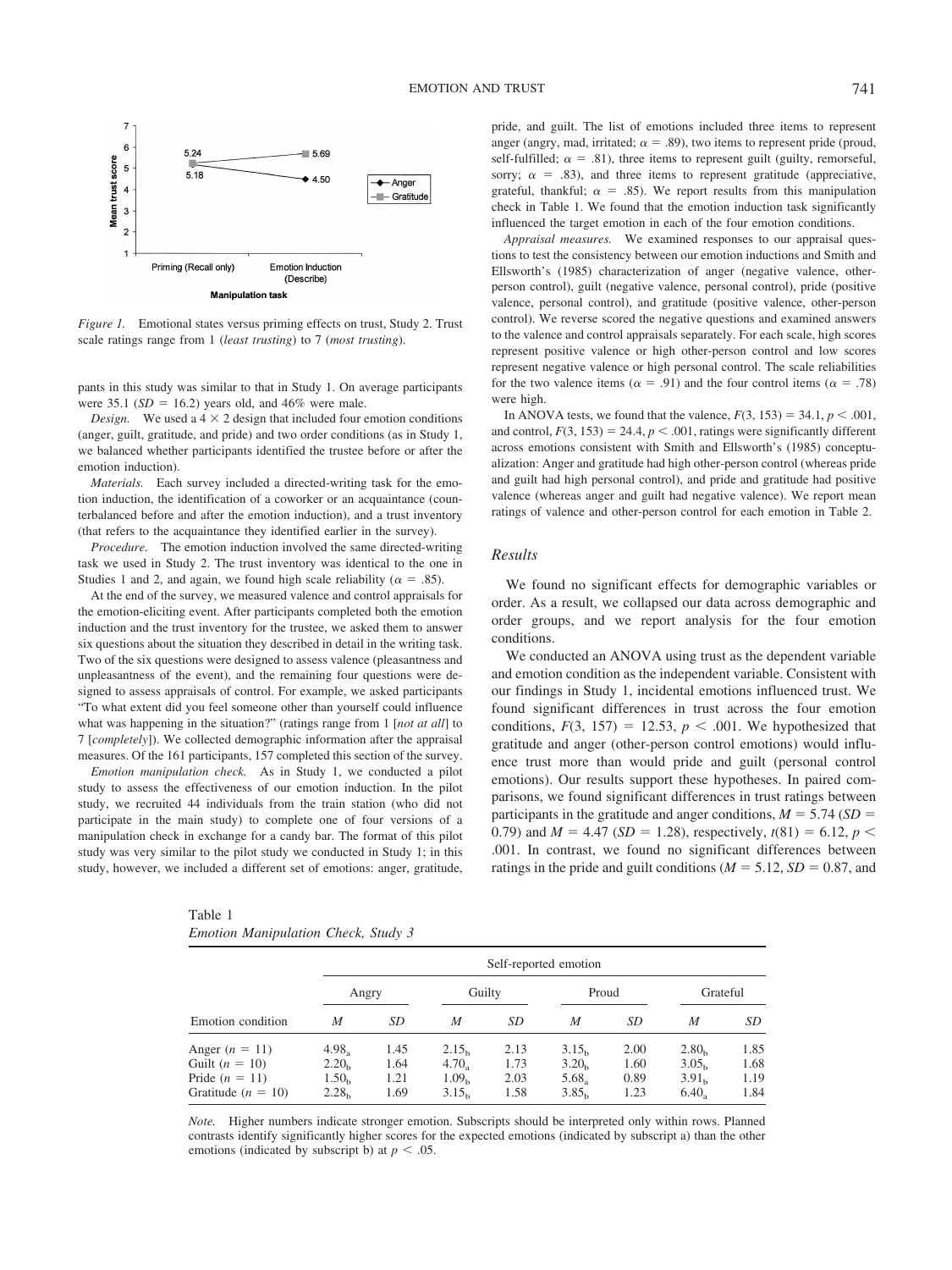Table 2 *Appraisals of Valence and Other-Person Control, Study 3*

|                                      | Valence                                                        |                              | Other-Person<br>Control                                    |                              |  |
|--------------------------------------|----------------------------------------------------------------|------------------------------|------------------------------------------------------------|------------------------------|--|
| Emotion                              | M                                                              | SD                           | M                                                          | SD                           |  |
| Anger<br>Guilt<br>Pride<br>Gratitude | $2.54_a$<br>$2.07_a$<br>5.54 <sub>b</sub><br>4.57 <sub>b</sub> | 1.71<br>1.30<br>1.60<br>2.33 | $5.18_a$<br>3.63 <sub>h</sub><br>3.77 <sub>b</sub><br>5.24 | 1.27<br>1.37<br>1.15<br>1.29 |  |

*Note.* Subscripts should be interpreted only within columns. Means with the same subscript are not significantly different from each other. Means with different subscripts are significantly different at  $p < .001$ .

 $M = 5.07$ ,  $SD = 0.70$ , respectively,  $t(76) = 0.24$ , *ns*). In addition, we found that grateful respondents provided significantly higher trust ratings than did proud and guilty respondents,  $t(79) = 2.94$ ,  $p \leq .05$ , and  $t(77) = 3.14$ ,  $p \leq .05$ , respectively, and that angry respondents provided significantly lower trust ratings than proud and guilty respondents,  $t(81) = 3.13$ ,  $p < .05$ , and  $t(78) = 2.84$ ,  $p < .05$ , respectively.

We next considered whether other-person control appraisals mediate the influence of emotion on trust (Baron & Kenny, 1986). Because anger and gratitude have opposite effects on trust, the effect of other-person control appraisals would cancel out across the two emotions. To address this concern, we tested mediation of other-person control separately for emotions with the same valence; that is, we compared gratitude with pride and anger with guilt. A valence-centric approach would predict that gratitude and pride (anger and guilt) would have similar effects on trust; in this analysis, we intended to show that the difference between the effects of gratitude and pride (anger and guilt) on trust can be explained by differences in control appraisals, in which stronger appraisals of other-person control led to stronger effects on trust. In our context, full mediation implies that the positive influence of gratitude on trust (compared with pride) is explained by stronger appraisals of other-person control and that the negative influence of anger on trust (compared with guilt) is explained by stronger appraisals of other-person control.

First, we conducted mediation analysis for the positive valence emotions (gratitude and pride). In our first regression, we used emotion as the independent variable ( $1 =$  gratitude,  $0 =$  pride) and the composite trust score as the dependent variable, controlling for valence appraisals. As expected, this relationship was significant  $(\beta = .38, p < .01)$ . In the second regression, we tested the relationship between emotion and appraisals of other-person control (measured by other-person control appraisals and reversedscored personal control appraisals), again controlling for valence. This relationship was also significant and positive ( $\beta$  = .49,  $p$  < .001), indicating that those in the grateful condition had higher appraisals of other-person control than did those in the pride condition. In the final step, we included emotion, valence, and other-person control as independent variables and trust as the dependent variable. Supporting our mediation prediction (Sobel test,  $Z = 2.28$ ,  $p < .05$ ), we found that the path between gratitude and trust was no longer significant ( $\beta = .17$ , *ns*) when the direct influence of other-person control was included in the regression  $(\beta$   $= .37, p < .05$ ). We conducted an identical set of analyses for the negative valence emotions (anger and guilt). Results from this analysis also identified full mediation ( $Z = 2.14$ ,  $p < .05$ ). We depict the mediation results in Figure 2 and Figure 3.

## *Discussion*

As in Studies 1 and 2, we identified a significant relationship between incidental emotional states and trust. We found that participants in the grateful condition were significantly more trusting than were participants in other conditions, and participants in the anger condition were significantly less trusting than were participants in other conditions.

Our results also demonstrate that the other-person control appraisal mediates the relationship between incidental emotions and trust. In this study, we found significant differences in trust between participants in the gratitude and anger conditions (conditions that involve emotions with appraisals of other-person control), but virtually no differences in trust between participants in the pride and guilt conditions (conditions that involve emotions with appraisals of personal control). In the mediation analysis, we found that the influence of positive valence emotions (gratitude and pride) and negative valence emotions (anger and guilt) were both fully mediated by appraisals of other-person control.

#### Study 4

In Study 4, we extended our investigation of the mechanism linking emotional states with trust judgments. In this study, we explored the moderating influence of emotion salience. Consistent with the affect-as-information model, we predicted that salient emotions would not impact unrelated judgments. In this study, we also used methods that are very different from those we used in earlier studies. First, we conducted this study in a laboratory setting. Second, every participant in this study evaluated the same trustee. Third, we induced emotions using movie clips rather than a writing task. Although the use of film clips limited the types of emotions we could induce, it afforded greater experimental control over the emotion induction.

## *Method*

*Participants.* A total of 112 undergraduate students completed the study in exchange for course credit. On average, participants were 19.4 years old  $(SD = 1.07)$  and about half (48%) were male. From participants' responses, we identified 3 participants who recognized the interviewee and 2 who suspected a link between the first and third film clips. We removed



*Figure 2.* Mediation analysis of other-person control: gratitude versus pride, Study 3. \*\**p* < .01. \*\*\**p* < .001.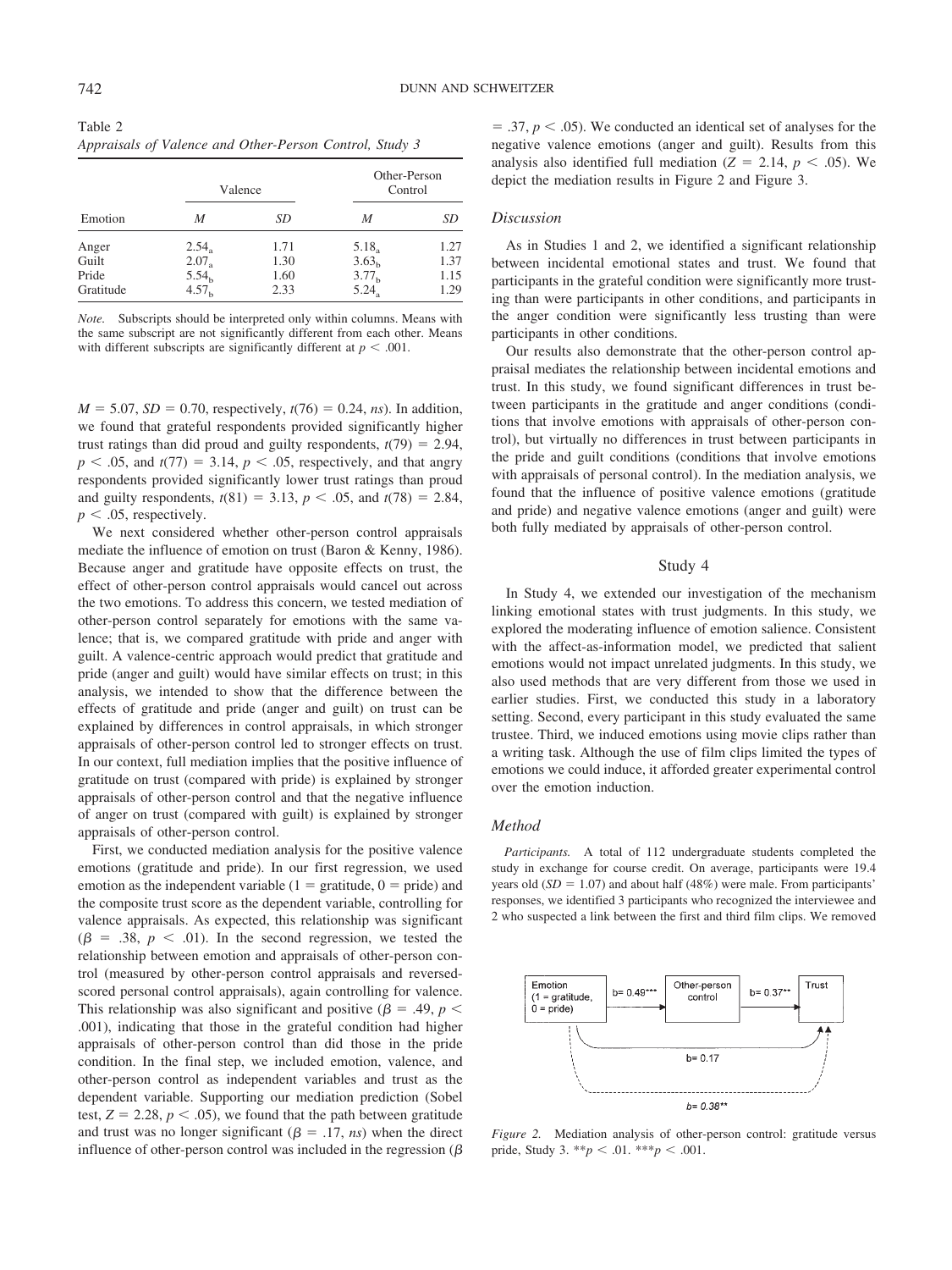

 $b = -0.28$ 

*Figure 3.* Mediation analysis of other-person control: anger versus guilt, Study 3.  $\frac{p}{q}$  < .05.  $\frac{p}{q}$  < .01.

all 5 of these participants from our analysis, and we report results on the basis of the remaining 107.

*Design.* We randomly assigned participants to one of four treatment conditions from a 2 (emotion)  $\times$  2 (salience) design. We manipulated emotions by showing participants one of two film clips to induce either happiness or anger. Participants viewed these film clips in isolation via computer.

Participants in the happy condition viewed *Robin Williams: An Evening at the Met* (Miller & Williams, 1986), a film clip from a comedy act (Gross & Levenson, 1995). In this film clip, a comedian discusses drug use and reckless driving (topics unlikely to prime feelings of trust in an unrelated person). Participants in the angry condition viewed a film clip from the movie *Witness* (Feldman, Bombyk, & Weir, 1985), in which teenagers harass an Amish man (Jones & Fox, 1992). In our pilot studies, we found that the anger film clip alone evoked only moderate anger. As a result, we had participants read a short story after viewing the film clip that described real events in which Amish people were harassed and physically attacked. This story was displayed for a fixed period of time (60 s) on the computer screen. (In a pilot study, we determined that 60 s was sufficient to read the entire story.) After this period, participants were allowed to progress when they were ready. The average total viewing time for the anger film clip and story (2 min 27 s) was very similar to the viewing time for the happy film clip (2 min 32 s).

In the emotion salience conditions, we manipulated whether a message appeared after the emotion induction. In the salient condition, a message on the computer screen read, "Prior research has shown that even short film clips like the ones you have seen can influence people's emotions." This message appeared on the screen for 10 s. In the nonsalient condition, participants viewed a blank screen for 10 s.

*Materials.* Participants sat in isolated cubicles, wore headphones, and completed the entire experiment via personal computer. The computer displayed the following sequence of screens: instructions, three film clips, salience message (in the salience conditions, a blank screen otherwise), trust inventory, emotion manipulation check, and postexperiment questions (including demographic measures and thoughts about the experiment's purpose).

*Procedure.* Small groups of participants ( $n = 2$  to 8) arrived at the behavioral laboratory at scheduled intervals and were seated at isolated cubicles. Within a group, participants were assigned to the same emotion condition but different salience conditions. All participants in a group started the experiment at the same time, and all participants were dismissed from their cubicles at the same time (after the last participant completed the study).

At the start of the experiment, participants were told that they would view three film clips and that after viewing the three film clips they would be asked to answer questions about one of the clips. Each film clip ran for a set amount of time, and participants were not able to repeat a film clip or answer questions out of sequence.

The first two film clips were common to all participants. The first film clip (2 min 21 s long) was an interview with a 20-year-old male student. In this film clip, a member of the university's television station (who was off screen) asked 32 questions that the male student answered. The questions had low affective content and low relevance to trust. For example, the interviewer asked, "how often do you go to the grocery store?" Responses were between one word and one sentence long.

The second film clip (56 s long) involved a car chase scene from *Bullitt* (D'Antoni, Relyea, & Yates, 1968). We included this film clip to obfuscate the link between our first film clip (the interview) and our third film clip (the emotion induction). Martin et al. (1993) and subsequent studies (Halberstadt & Niedenthal, 1997; Hirt et al., 1997) have shown that the *Bullitt* film clip maintains participants' attention but does not create positive or negative feelings in most participants.

We used the third film clip to induce an emotion. Half of the participants viewed the happy film clip (from Robin Williams, *An Evening at the Met*), and half of the participants viewed the angry film clip (*Witness*, followed by a short story).

Following the third film clip, half of the participants received the salience message and half viewed a blank screen for 10 s. We then asked participants to evaluate the interviewee from the first film clip using the same trust scale we used in Studies 1 and 2 ( $\alpha$  = .82). We then asked participants whether they recognized the interviewee from the first film clip.

Next, participants completed an emotion manipulation check by rating the extent to which they felt each of 12 common emotions (ratings ranged from 0 [*not at all*] to 8 [*more than ever*]. We used 4 of the 12 emotions to measure anger (angry, mad, furious, and irritated), and 3 of the 12 emotions to measure happiness (amusement, joy, happiness). Both the anger and happiness scales were reliable,  $\alpha = .94$  and  $\alpha = .92$ , respectively.

We then asked participants what they thought the purpose of the study was. At the conclusion of the experiment, we asked demographic questions and debriefed and dismissed our participants.

## *Results*

*Manipulation check.* We found that the emotion manipulation significantly influenced anger,  $F(1, 104) = 97.19$ ,  $p < .001$ , and happiness,  $F(1, 104) = 89.65$ ,  $p < .001$ . Participants were significantly angrier in both the salient  $(M = 4.32, SD = 2.67)$  and nonsalient ( $M = 4.62$ ,  $SD = 2.86$ ) anger conditions than were participants in the salient  $(M = 0.61, SD = 1.12)$  and nonsalient  $(M = 0.47, SD = 0.66)$  happiness conditions. Participants were significantly happier in the salient  $(M = 5.45, SD = 1.76)$  and nonsalient ( $M = 4.86$ ,  $SD = 2.13$ ) happiness conditions than were participants in the salient  $(M = 1.44, SD = 1.81)$  and nonsalient  $(M = 1.83, SD = 1.89)$  anger conditions. The salience manipulation did not significantly influence anger,  $F(1, 104) = 0.32$ , *ns* or happiness,  $F(1, 104) = 0.68$ , *ns.* 

*ANOVA.* We next used ANOVA to model trust ratings as a function of the emotion and salience manipulations. We found a significant effect for emotion,  $F(1, 104) = 5.07$ ,  $p < .05$ , and a significant interaction between emotion and salience,  $F(1, 104) =$ 4.53,  $p < .05$ . We depict this interaction in Figure 4. In the nonsalient condition, happy participants  $(M = 5.44, SD = 0.71)$ were significantly more trusting than were angry participants,  $M =$ 4.87,  $SD = 0.83$ ,  $t(53) = 2.65$ ,  $p < .05$ . In the salient condition, however, happy participants  $(M = 5.39, SD = 0.72)$  were not significantly more trusting than were angry participants,  $M = 5.33$ ,  $SD = 0.63$ ,  $t(52) = 0.30$ , *ns*.

#### *Discussion*

Results from this study extend our understanding of the link between emotional states and trust. We manipulated emotion sa-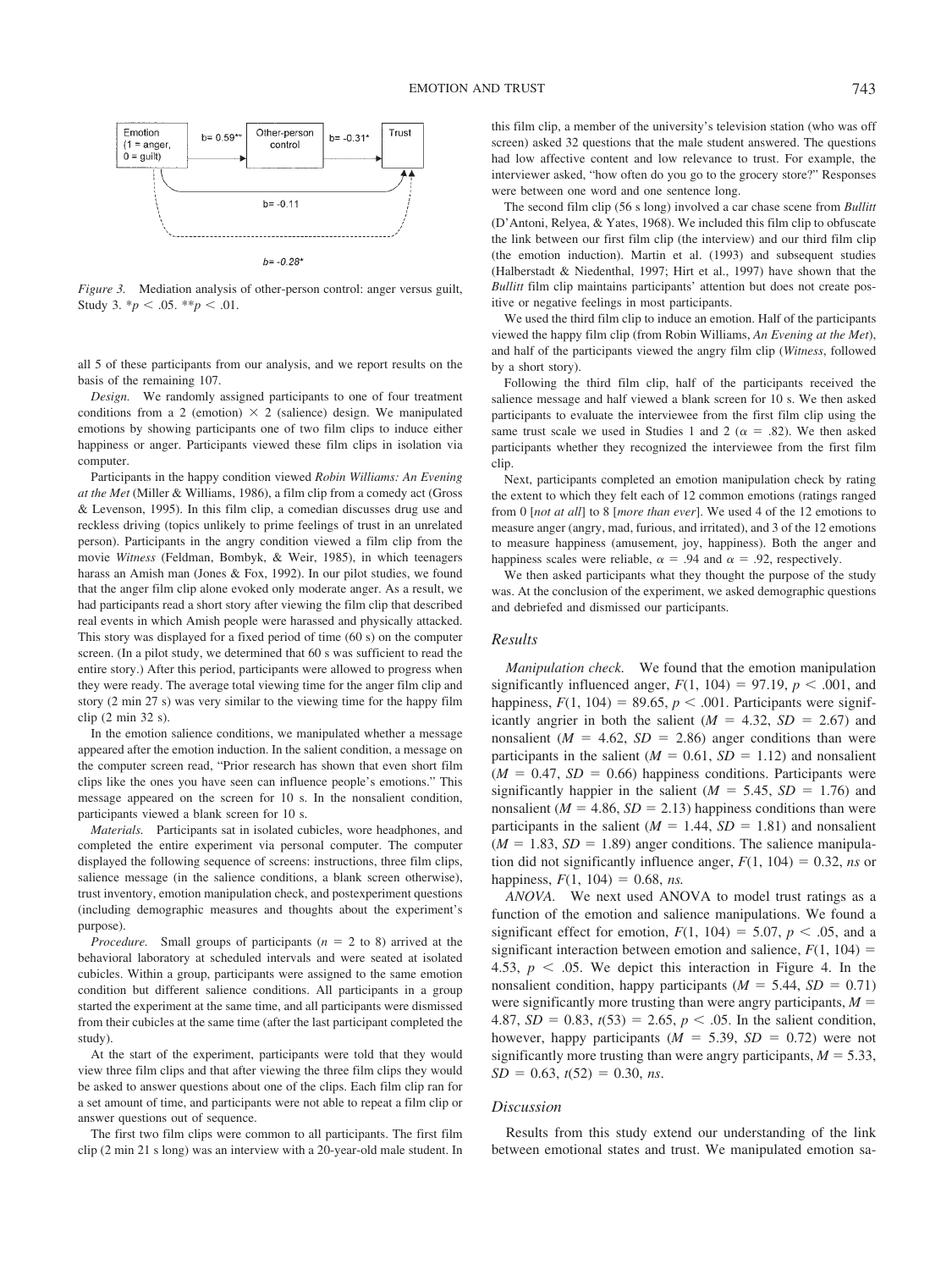

*Figure 4.* Emotional states and trust by salience of emotional state, Study 4. Trust scale ratings range from 1 (*least trusting*) to 7 (*most trusting*).

lience and found a significant interaction between emotion valence and emotion salience on trust judgments. Consistent with the affect-as-information model, we found that angry participants provided significantly lower trust ratings than happy participants in the nonsalient condition, but angry participants did not provide lower ratings than happy participants in the salient condition.

We used very different methods in our fourth study than those we used in Studies 1 and 3. In our fourth study, we exerted greater experimental control over the experimental setting, the emotion induction, and the trust target. We conducted our fourth study in a behavioral laboratory, we had participants rate the same trustee, we isolated participants from each other, we had them wear headphones, and we had them view film clips on a computer.

#### Study 5

In Study 5, we extended our investigation of the relationship between emotion and trust in two important ways. First, we considered the role of familiarity in moderating the relationship between emotion and trust. Unlike the first four studies in which we focused on unfamiliar trustees, such as acquaintances or unfamiliar coworkers, in this study we considered both unfamiliar and familiar trustees. Second, we compared the effects of anger and gratitude with a neutral emotion condition. Our prior studies identified significant differences between emotion conditions but did not compare the effects of those emotion inductions with a control condition. As in Study 4, this study was conducted in a controlled laboratory setting and used undergraduate students.

#### *Method*

*Participants.* We recruited 181 undergraduate students from a large Northeastern university to participate in our study for course credit. A total of 175 participants completed the survey in a laboratory setting. Six additional participants started the survey but failed to complete both the directed-writing task and the trust inventory. Between 2 and 20 participants completed surveys at one time; participants were spread out in a room with 80 seats. Participants were roughly evenly distributed across 12 conditions (the number of participants in each condition ranged from 14 to 17). On average, participants were 19.1 ( $SD = 1.10$ ) years old, and 38% were male.

*Design.* Participants were randomly assigned to 1 of 12 conditions. These conditions derived from a 2 (familiarity)  $\times$  2 (order)  $\times$  3 (emotion) design. Across familiarity conditions, participants rated someone who attended their university who they either knew well or did not know well.

We restricted trustees to fellow university students who were currently on campus so that we could use measures of familiarity that could be applied homogeneously across the sample. The order conditions counterbalanced the selection of the trustee with the emotion induction, as was done in Studies 1 and 3. The emotion conditions included anger, gratitude, and a neutral emotion condition.

*Materials.* As in Study 3, each survey contained a directed-writing task, identification of a trustee, and a trust inventory for the trustee. On the last page of the survey, we collected demographic information including age, gender, and details about the relationship between the participant and the trustee.

*Procedure.* Our emotion induction procedure was similar to the one we used in Study 2. For the anger and gratitude conditions, we used the same procedures. For the neutral emotion condition, we asked participants to describe the last classroom they had been in so that someone else could picture it perfectly. We used this approach to keep the timing and nature of the task uniform across conditions. We used the same trust inventory as we used in Study 1, except that job-related items were adapted to class contexts; again we found high scale reliability ( $\alpha = .89$ ).

We also collected information about participants' relationships with their trustee. With respect to the person they identified, we asked participants questions such as how much time they spent with the individual outside of class, how often they communicated, how much they knew about that person's interests, and about their common friends. In addition, we asked participants to rate their liking of the trustee and whether they had any romantic interest or involvement with the trustee.

## *Results*

We first examined the influence of the order condition and demographic variables on trust. We found no significant effects. As a result, we collapsed our data across order conditions for our subsequent analyses. We controlled for liking in the analysis. Only 3 participants indicated any romantic interest or involvement with their trustee and our results were not affected by their responses.

In an ANOVA, using trust as the dependent variable and emotion and familiarity conditions as independent variables, we found main effects for emotion,  $F(2, 163) = 10.54$ ,  $p < .001$ , and familiarity,  $F(1, 163) = 99.60$ ,  $p < .001$ , as well as an interaction between emotion and familiarity,  $F(2, 163) = 10.19$ ,  $p < .001$ . Because the interaction between emotion and familiarity is significant, we parsed the data into the two familiarity conditions and tested for the influence of emotion on each familiarity condition separately. Supporting our hypothesis, we found that the emotion condition had a significant effect on trust in the unfamiliar relationship condition,  $F(2, 82) = 18.45$ ,  $p < .001$ , but that the emotion condition was not significant in the familiar relationship condition,  $F(2, 87) = 0.37$ , *ns*. We depict mean responses across conditions in Figure 5. Although the high average trust scores for familiar trustees may indicate a ceiling effect, the distributions for angry and grateful responses are nearly identical. We also calculated a Wilcoxon's rank sum test (which does not require the assumption of normality), and we found no significant difference between the emotion conditions ( $W = 0.59$ , *ns*).

In the unfamiliar relationship condition, we found that trust ratings for participants in the anger condition were significantly lower than were trust ratings for participants in the gratitude (*M*s of 4.45 and 5.77, respectively;  $t(55) = 6.03$ ,  $p < .001$ ) and neutral (*Ms* of 4.45 and 5.06, respectively;  $t(54) = 2.77$ ,  $p < .01$ ) conditions. Furthermore, we found that trust ratings for participants in the gratitude condition were significantly higher than were trust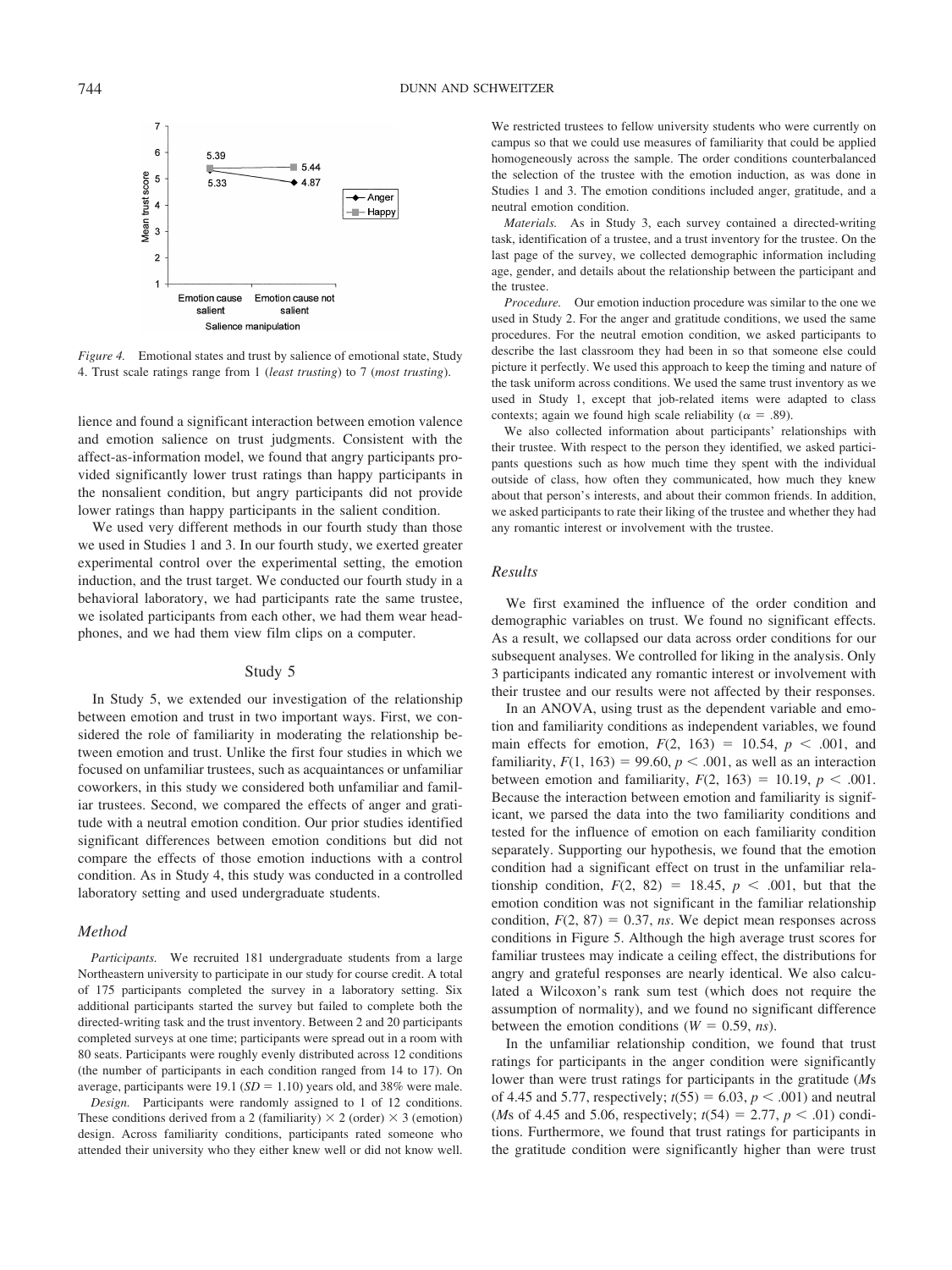

*Figure 5.* Emotion, familiarity, and trust, Study 5. Trust scale ratings range from 1 (*least trusting*) to 7 (*most trusting*).

ratings for participants in the neutral condition,  $t(55) = 3.27$ ,  $p <$ .01.

#### *Discussion*

In this study, we identified an important boundary condition for the influence of emotional states on trust. When the trustee was unfamiliar, incidental anger decreased trust and incidental gratitude increased trust. When the trustee was familiar, however, incidental emotions did not influence trust. These findings support our conceptualization of emotional states as information for trust relationships. When relevant information is limited, as it is for acquaintances, judgments of trustworthiness may be informed by an individual's emotional state. When relevant information is not limited, however, as it is for very familiar trustees in commonplace settings, judgments of trustworthiness are *not* likely to be informed by an individual's emotional state; instead, an individual may retrieve a preformed trust judgment. Although we found no effects for emotions on judgments of familiar trustees in this study, quite possibly, emotions could influence judgments of familiar trustees in novel situations or judgments of familiar trustees with whom the truster has had a mix of positive and negative experiences.

## General Discussion

This article describes the relationship between incidental emotional states and trust. Across five studies, we found a substantial and robust relationship between normatively irrelevant, incidental emotions and trust. In Study 1, we found that happy participants were more trusting than sad participants and that sad participants were more trusting than angry participants. In Study 2, we demonstrated that the effects of incidental emotions on trust were not simply caused by priming. In Study 3, we compared the influence of four emotions on trust. The four emotions were characterized by either positive or negative valence and by either appraisals of other-person control (anger and gratitude) or appraisals of personal control (pride and guilt). Supporting our hypotheses, emotions with appraisals of other-person control influenced trust in a manner consistent with the emotion's valence; anger decreased trust and gratitude increased trust. Emotions with personal control influenced trust significantly less than did emotions with otherperson control; participants in the gratitude condition were more trusting than were participants in the pride condition, and participants in the anger condition were less trusting than were participants in the guilt condition.

In Studies 4 and 5, we used controlled laboratory settings and identified important moderators of the relationship between incidental emotions and trust. In Study 4, we manipulated the salience of the emotion manipulation. Consistent with the affect-asinformation model, we found that identifying the source of the incidental emotion eliminated the influence of emotions on trust. In Study 5, we examined the moderating role of familiarity with the trustee. Consistent with the affect infusion model, which suggests that people engage in different types of processing for different types of judgments, we found that incidental emotions influenced trust significantly more for unfamiliar trustees (e.g., acquaintances) than they did for familiar trustees.

Our work integrates both mood (Forgas, 1995; Schwarz & Clore, 1988) and emotion (Smith & Ellsworth, 1985) models, and our results offer important insight into the relationship between emotion and judgment. Specifically, our findings suggest that *emotions are more likely to be misattributed when the appraisals of an emotion are consistent with the nature of the judgment task*. Judgments can be characterized along several dimensions, including the object of the judgment (e.g., ourselves, another person, an event) and the metric of the judgment (e.g., favorableness, certainty, amount, causal attribution). In many cases, characteristics of the judgment task will correspond to the cognitive appraisal dimensions of emotions. For example, in judging an employee's performance, the object of the judgment (another person) corresponds to the appraisal dimension of other-person control, and the metric of the judgment (is the performance good or bad) corresponds to the appraisal dimension of valence.

We conceptualize the object of the judgment as a constraining dimension. This characteristic of the judgment task determines which emotions might influence the judgment. We conceptualize the metric of the judgment task as the evaluative dimension. This dimension determines the direction in which an emotion might influence the judgment.

We expect emotions to be misattributed to judgments when the constraining dimension of the judgment task matches the emotion's corresponding cognitive appraisal. For example, emotions with other-person control appraisals, such as anger, are likely to influence other-person judgments, such as trust. We expect judgments to be influenced in the direction of the emotion's appraisal along the evaluative dimension. For example, positive-valence emotions are likely to lead to positive judgments and negativevalence emotions are likely to lead to negative judgments. This framework applies to judgments of personal and situational attributes as well. For example, we expect judgments about an individual's own future success to be more strongly affected by pride and guilt (personal-control emotions) than by anger or sadness (other-person and situational control emotions), and we expect pride to lead to more optimistic judgments than guilt. Similarly, we expect risk assessments of natural disasters to be influenced by sadness and hope (situational control emotions) more than by pride or anger, and we expect hope to lead to more optimistic assessments than sadness. Consistent with prior work (Forgas, 1995; Schwarz, 1990), we expect incidental emotions to be most likely to influence complex and affective judgments.

Importantly, the constraining and evaluative dimensions can match emotion appraisals other than the control and valence ap-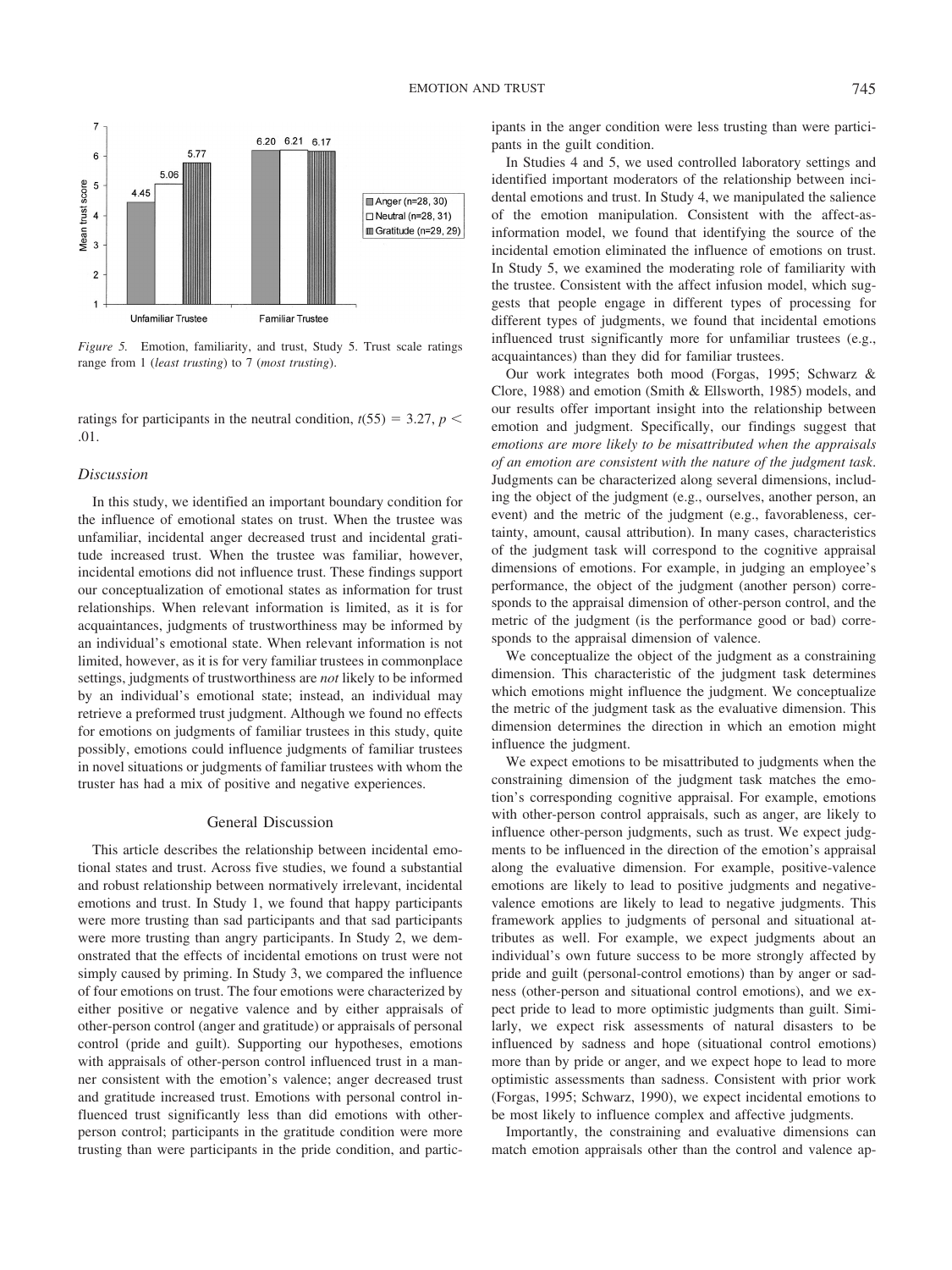praisals. This broader conceptualization is consistent with Keltner et al.'s (1993) results. Keltner et al. found that when an event was negative, angry participants were more likely to blame other people for the event than were sad participants. When the event was positive, Keltner et al. found no difference in attributions across angry and sad participants. We can apply our framework to these results. In this case, control appraisals represent the evaluative dimension (judgments range from low to high other-person control and from low to high situational control) and valence represents the constraining dimension (negative emotions only influenced attribution judgments for negative events).

In addition to offering a new framework for modeling the relationship between incidental emotions and judgment, our work also contributes to the affective– cognition literature by applying Forgas's affect infusion model to relationship-dependent processing styles. In particular, we identify target familiarity as an important moderator of the relationship between affect and judgment. We find that incidental emotions influence judgments of others with whom people are already familiar— but not too familiar. Prior interpersonal judgment research has often focused on relationships with fictional characters (Forgas, Bower, & Moylan, 1990; Keltner et al., 1993) and confederates (Forgas, 1998). Our findings suggest that the generalizability of research in interpersonal judgments may be limited by the nature of the relationships that are studied.

Given the importance of trust in economic and social exchanges, as well as the ease with which incidental emotions can be invoked (e.g., by quarrelling with a spouse), results from this work inform a number of practical prescriptions. First, decision makers should avoid making quick trust decisions and, instead, take precautions to make trust judgments over time and on the basis of interactions across multiple contexts.

Second, individuals should recognize that incidental emotions could change the way others judge *their* trustworthiness. Individuals should recognize the importance of socializing with coworkers to develop familiarity (e.g., Schweitzer & Kerr, 2000) and adapt their behavior to the emotions of the people with whom they interact. For example, people hoping to engender trust may be better served by starting off a meeting by asking a coworker about her weekend fishing trip than about the status of her divorce proceedings. Similarly, if a business associate arrives late to a meeting, angry about a traffic accident, it may be worthwhile to postpone discussions about a new joint venture.

Third, individuals should take steps to curtail the influence of incidental emotions on their judgment. Results from our work demonstrate that the salience of an emotion's source mitigates the effects of incidental emotions on trust. Prescriptively, individuals should heighten their awareness of the source of their emotions. In some cases, individuals should also work to raise the awareness of the source of others' emotions. This prescriptive advice, however, merits an important caveat: A large number of biases influence our social perceptions (Hinton, 1993), and prior work has demonstrated that it is difficult to recognize and adjust for these effects (Wegener & Petty, 1995).

Results from our work also identify a number of important directions for future research. First, in our studies, we guided emotional accounts to fit the typical control appraisals of the emotion. For example, we specifically asked participants to recall a situation in which they felt the most proud of themselves or the angriest at another person. Future research should explore the influence of emotions with atypical appraisals, such as anger with oneself. Prior work has found that emotions are not strictly bound by their defining cognitive appraisals (Tiedens & Linton, 2001), and we predict that emotions will influence judgments consistent with their actual appraisals (e.g., anger with oneself will influence self-related judgments) rather than the typical appraisals of the emotion.

Prior research suggests that the effects of mood on judgment are likely to be more pervasive than the effects of emotion on judgment (Forgas & George, 2001; Schwarz, 1990). We postulate that this is true because moods have weaker control appraisals than emotions, and moods are therefore more likely to be misattributed to a variety of targets (e.g., another person, oneself, or an event) than emotions. Similarly, we expect emotions that lack strong control appraisals (such as frustration and anxiety) to influence a wide variety of judgments. Future research is needed to test these predictions.

Results from our work should also extend to related investigations of trust. For example, recent work has begun to explore the influence of deception on trust and trust recovery (Kim, Ferrin, Cooper, & Dirks, 2004; Schweitzer, Hershey, & Bradlow, 2004). We postulate that emotions, such as anger, play an important moderating role in these processes. Deception may harm trust because it makes people angry with the trustee. Quite possibly, actions that mitigate this anger, even actions that are normatively irrelevant to trust, may help the trustee regain trust.

In other work, Allred, Mallozzi, Matsui, and Raia (1997) demonstrated that anger and compassion directed toward negotiating partners influenced the amount of joint gains negotiators earned and the willingness of negotiators to work with their partner in the future. Although trust was not directly measured in this work, we conjecture that changes in trust in one's counterpart contributed to these results. More broadly, we believe that in addition to studying the influence of incidental emotions, future work should consider the influence of emotions that are directed toward others.

Taken together, our results offer insight into the mechanics of trust and identify incidental emotions as a robust and important determinant of trust. In many cases, emotions may play an important role in trust judgments precisely because people are unaware of the significant influence their emotional state has on their judgment.

#### References

- Allred, K. G., Mallozzi, J. S., Matsui, F., & Raia, C. P. (1997). The influence of anger and compassion on negotiation performance. *Organizational Behavior and Human Decision Processes, 70,* 175–187.
- Baron, B. M., & Kenny, D. A. (1986). The moderator–mediator variable distinction in social psychological research: Conceptual, strategic, and statistical considerations. *Journal of Personality and Social Psychology, 51,* 1173–1182.
- Bazerman, M. H. (1994). *Judgment in managerial decision making.* New York: Wiley.
- Bodenhausen, G. V., Sheppard, L. A., & Kramer, G. P. (1994). Negative affect and social judgment: The differential impact of anger and sadness. European Journal of Social Psychology, 24, 45-62.
- Bower, G. H. (1981). Mood and memory. *American Psychologist, 36,* 129 –148.
- Butler, J. (1991). Toward understanding and measuring conditions of trust: Evolution of a conditions of trust inventory. *Journal of Management, 17,* 643– 663.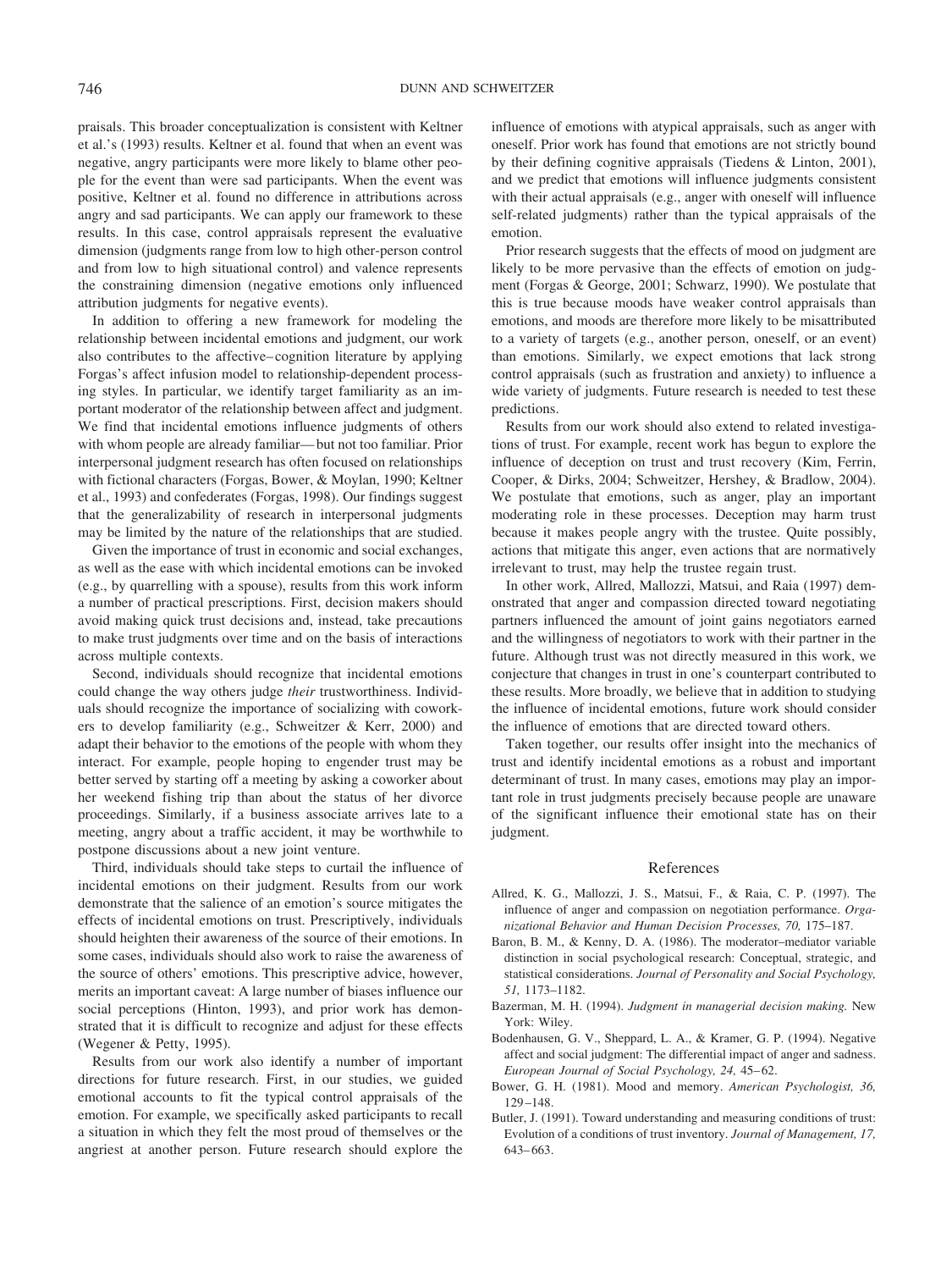- Cook, J., & Wall, T. (1980). New work attitude measures of trust, organizational commitment and personal need non-fulfillment. *Journal of Occupational Psychology, 53,* 39 –52.
- D'Antoni, P. (Producer), Relyea, R. E. (Producer), & Yates, P. (Director). (1968). *Bullitt* [Motion Picture]. New York: Solar Productions.
- DeSteno, D., Petty, R. E., Wegener, D. T., & Rucker, D. D. (2000). Beyond valence in the perception of likelihood: The role of emotion specificity. Journal of Personality and Social Psychology, 78, 397-416.
- Donaldson, T. (2001). The ethical wealth of nations. *Journal of Business Ethics, 31,* 25–36.
- Ellsworth, P. C., & Smith, C. A. (1988). From appraisal to emotion: Differences among unpleasant feelings. *Cognition and Emotion, 12,* 271–302.
- Feldman, E. S. (Producer), Bombyk, D. (Producer) & Weir, P. (Director). (1985). *Witness* [Motion Picture]. Hollywood, CA: Paramount Pictures.
- Forgas, J. P. (1995). Mood and judgment: The Affect Infusion Model (AIM). *Psychological Bulletin, 117,* 39 – 66.
- Forgas, J. P. (1998). Asking nicely? The effects of mood on responding to more or less polite requests. *Personality and Social Psychology Bulletin, 24,* 173–185.
- Forgas, J. P. (2001). The Affect Infusion Model (AIM): An integrative theory of mood effects on cognition and judgments. In L. L. Martin & G. L. Clore (Eds.), *Theories of mood and cognition: A user's guidebook* (pp. 99 –134). Mahwah, NJ: Erlbaum.
- Forgas, J. P., Bower, G. H., & Moylan, S. J. (1990). Praise or blame? Affective influences on attributions for achievement. *Journal of Personality and Social Psychology, 59,* 809 – 819.
- Forgas, J. P., & George, J. M. (2001). Affective influences on judgments and behavior in organizations: An information processing perspective. *Organizational Behavior and Human Decision Processes, 86,* 3–34.
- Frijda, N. H. (1993). The place of appraisal in emotion. *Cognition and Emotion, 7,* 357–387.
- Gambetta, D. (1988). Can we trust trust? In D. Gambetta (Ed.), *Trust: Making and breaking cooperative relations* (pp. 213–238). New York: Basil Blackwell.
- Gasper, K., & Clore, G. L. (1998). The persistent use of negative affect by anxious individuals to estimate risk. *Journal of Personality and Social Psychology, 74,* 1350 –1363.
- Glaeser, E. L., Laibson, D. I., Scheinkman, J. A., & Soutter, C. L. (2000). Measuring trust. *Quarterly Journal of Economics, 115, 811–846*.
- Gross, J. J., & Levenson, R. W. (1995). Emotion elicitation using films. *Cognition and Emotion, 9,* 87–108.
- Halberstadt, J. B., & Niedenthal, P. M. (1997). Emotional state and the use of stimulus dimensions in judgment. *Journal of Personality and Social Psychology, 72,* 1017–1033.
- Hinton, P. (1993). *The psychology of interpersonal perception.* London: Routledge Press.
- Hirt, E., Levine, G. M., McDonald, H. E., Melton, R. J., & Martin, L. L. (1997). The role of mood in quantitative and qualitative aspects of performance: Single or multiple mechanisms? *Journal of Experimental Social Psychology, 33,* 602– 629.
- Isen, A. M., & Baron, R. A. (1991). Positive affect as a factor in organizational behavior. In L. Cummings & B. M. Staw (Eds.), *Research in organizational behavior* (pp. 1–53). Greenwich, CT: JAI Press.
- Isen, A. M., Nygren, T. E., & Ashby, F. G. (1988). Influence of positive affect on the subjective utility of gains and losses: It is just not worth the risk. *Journal of Personality and Social Psychology, 55, 710-717.*
- Izard, C. E. (1992). Basic emotions, relations among emotions, and emotion cognition relations. *Psychological Review, 99,* 561–565.
- Johnson-George, C., & Swap, W. C. (1982). Measurement of specific interpersonal trust: Construction and validation of a scale to assess trust in a specific other. *Journal of Personality and Social Psychology, 43,* 1306 –1317.

Jones, G. R., & George, J. M. (1998). The experience and evolution of

trust: Implications for cooperation and teamwork. *Academy of Management Review, 23,* 531–546.

- Jones, N. A., & Fox, N. A. (1992). Electroencephalogram asymmetry during emotionally evocative films and its relation to positive and negative affectivity. *Brain Cognition, 20,* 280 –299.
- Keltner, D., Ellsworth, P. C., & Edwards, K. (1993). Beyond simple pessimism: Effects of sadness and anger on social perception. *Journal of Personality and Social Psychology, 64,* 740 –752.
- Keltner, D., Locke, K. D., & Audrain, P. (1993). The influence of attributions on the relevance of negative feelings to personal satisfaction. *Personality and Social Psychology Bulletin, 19,* 21–29.
- Kim, P. H., Ferrin, D. L., Cooper, C. D., & Dirks, K. T. (2004). Removing the shadow of suspicion: The effects of apology vs. denial for repairing ability- vs. integrity-based trust violations. *Journal of Applied Psychology, 89,* 104 –118.
- Lazarus, R. S. (1991). *Emotion and adaptation.* New York: Oxford University Press.
- Lerner, J. S., & Keltner, D. (2000). Beyond valence: Toward a model of emotion-specific influences on judgment and choice. *Cognition and Emotion, 14,* 473– 493.
- Lerner, J. S., & Keltner, D. (2001). Fear, anger, and risk. *Journal of* Personality and Social Psychology, 81, 146-159.
- Lewicki, R. J., & Wiethoff, C. (2000). Trust, trust development, and trust repair. In M. Deutsch & P. T. Coleman (Eds.), *Handbook of conflict resolution: Theory and practice* (pp. 86 –107)*.* San Francisco: Jossey-Bass.
- Manucia, G. K., Baumann, D. J., & Cialdini, R. B. (1984). Mood influences on helping: Direct effects or side effects? *Journal of Personality and Social Psychology, 46,* 357–364.
- Martin, L. L., Abend, T., Sedikides, C., & Green, J. D. (1997). How would it feel if? Mood as input to a role fulfillment evaluation process. *Journal of Personality and Social Psychology, 73,* 242–253.
- Martin, L. L., Ward, D. W., Achee, J. W., & Wyer, R. S. (1993). Mood as input: People have to interpret the motivational implications of their moods. *Journal of Personality and Social Psychology, 64,* 317–326.
- Mayer, R. C., Davis, J. H., & Schoorman, F. D. (1995). An integrative model of organizational trust. *Academy of Management Review, 20,* 709 –734.
- McAllister, D. J. (1995). Affect- and cognition-based trust as foundations for interpersonal cooperation in organizations. *Academy of Management Journal, 38,* 24 –59.
- Miller, T. (Producer) & Williams, R. (Writer). (1986). *Robin Williams: An evening at the Met* [Video]. New York: Mr. Happy Productions.
- Park, J., & Banaji, M. R. (2000). Mood and heuristics: The influence of happy and sad states on sensitivity and bias in stereotyping. *Journal of Personality and Social Psychology, 78,* 1005–1023.
- Pillutla, M., Malhotra, D., & Murnighan, J. K. (2003). Attributions of trust and the calculus of reciprocity. *Journal of Experimental Social Psychology, 39,* 448 – 455.
- Rotter, J. (1971). Generalized expectancies for interpersonal trust. *American Psychologist, 26,* 443– 452.
- Rousseau, D. M., Sitkin, S. B., Burt, R. S., & Camerer, C. (1998). Not so different after all: A cross-discipline view of trust. *Academy of Management Review, 23,* 393– 404.
- Schwarz, N. (1990). Feelings as information: Informational and motivational functions of affective states. In E. Higgins & R. Sorrentino (Eds.), *Handbook of motivation and cognition: Foundations of social behavior* (Vol. 2, pp. 527–561). New York: Guilford Press.
- Schwarz, N., & Clore, G. L. (1983). Mood, misattribution, and judgments of well-being: Informative and directive functions of affective states. *Journal of Personality and Social Psychology, 45,* 513–523.
- Schwarz, N., & Clore, G. L. (1988). How do I feel about it? Informative functions of affective states. In K. Fiedler & J. Forgas (Eds.), *Affect,*